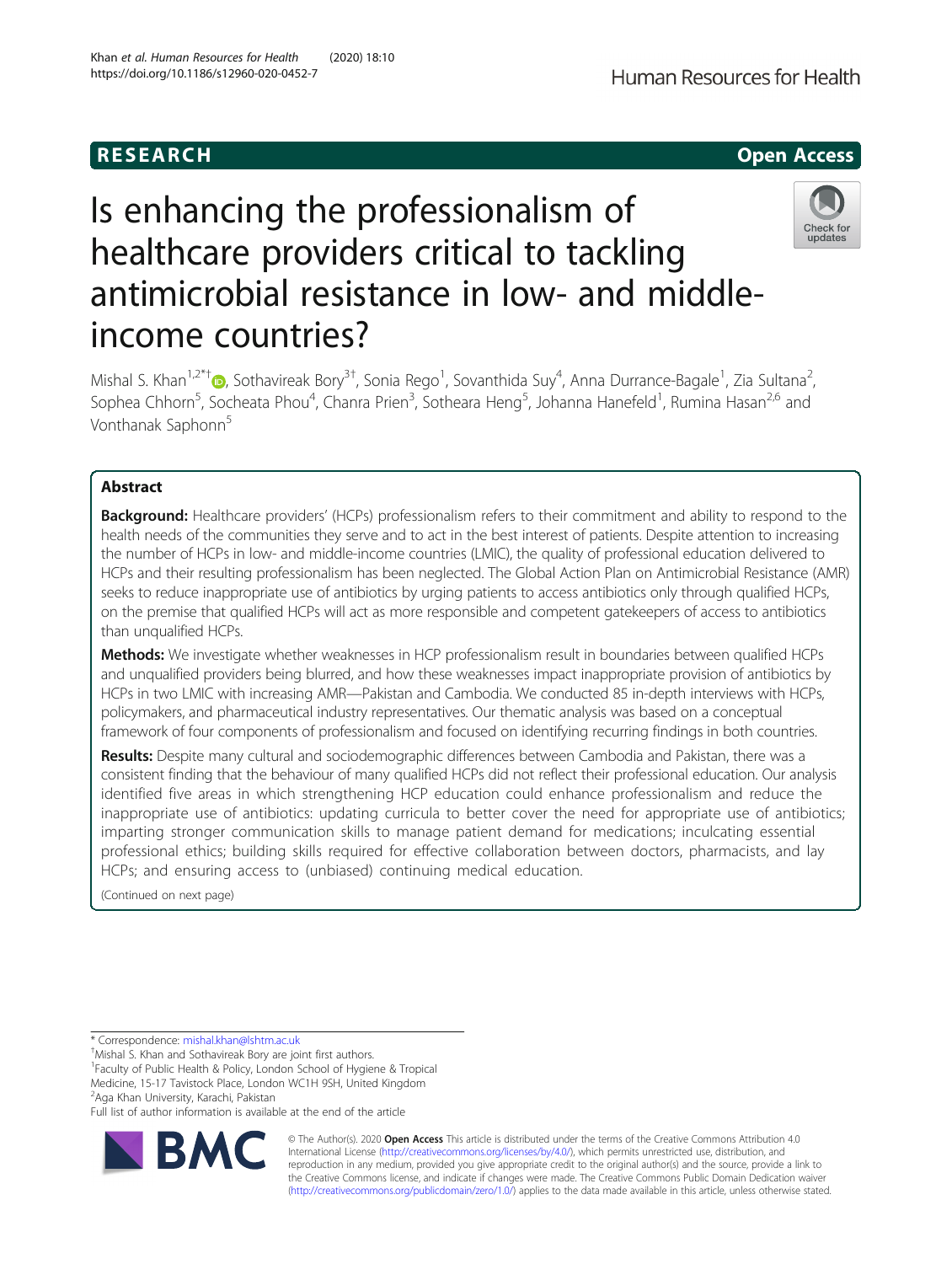#### (Continued from previous page)

**Conclusions:** In light of the weaknesses in HCP professionalism identified, we conclude that global guidelines urging patients to only seek care at qualified HCPs should consider whether HCP professional education is equipping them to act in the best interest of the patient and society. Our findings suggest that improvements to HCP professional education are needed urgently and that these should focus not only on the curriculum content and learning methods, but also on the social purpose of graduates.

Keywords: Medical education, Professionalism, Cambodia, Pakistan, Antimicrobial resistance

#### Background

The urgent need to increase the number of healthcare professionals (HCPs) in low- and middle-income countries (LMIC) has been highlighted by international agencies and has captured the attention of some LMIC politicians  $[1–5]$  $[1–5]$  $[1–5]$  $[1–5]$  $[1–5]$ . Thus, in recent decades, there has been an increase in the number of HCPs entering the workforce. Globally, it is estimated that 400 000 doctors and 550 000 nurses/midwives graduate every year [\[6](#page-7-0)]. However, the quality of professional education delivered to HCPs, and the social impact of the increased number of HCPs, has received much less attention [[7\]](#page-7-0). For instance, the increased number of HCPs does not address concerns about major gaps in their knowledge and professionalism, including technical skills and essential values and behaviours that enable them to benefit society  $[1, 6, 6]$  $[1, 6, 6]$  $[1, 6, 6]$  $[1, 6, 6]$ [8\]](#page-7-0). In LMIC, these concerns are driven by evidence on variations in class sizes, questionable examination procedures, urban bias in the location of HCP education institutes, and the lack of regulation over teaching content, methods, and standards  $[6, 9-11]$  $[6, 9-11]$  $[6, 9-11]$  $[6, 9-11]$  $[6, 9-11]$ .

HCP commitment and ability to respond to the health needs of the communities they serve and to act in patients' best interest is critical for numerous reasons. It has a major impact on the quality and cost of care that patients receive during transactions characterised by uncertainty, informational asymmetry, and buyer vulnerability [[12](#page-7-0)]. Beyond impacts on individuals, the education and role of HCPs affect global health security owing to the increasing cross-national transfer of health expertise, health services, and infectious diseases [\[13](#page-7-0), [14\]](#page-7-0). For example, in the United States of America, Canada, and most nations in Western Europe, a quarter of physicians acquire medical training outside the country they practise in [\[6\]](#page-7-0). Finally, and most closely related to aims of this study, it is essential to take into account the professionalism of HCPs when formulating global health guidelines that rely on the technical and ethical competence of HCPs in LMIC for successful implementation.

The Global Action Plan on Antimicrobial Resistance (AMR)—adopted by the membership of the World Health Organization (WHO), the Food and Agriculture Organization of the United Nations, and the World Organisation for Animal Health in 2015—is a salient example of such a global guidance document. LMIC are currently attempting, with some challenges, to implement it [\[15](#page-7-0), [16\]](#page-7-0). A key pillar of the Global Action Plan on AMR is optimising the use of antimicrobial agents, and the guidelines urge patients to access antimicrobials only through qualified HCPs. The implicit and critical assumption behind this strategy is that qualified HCPs will prescribe or dispense antibiotics responsibly and that directing patients towards qualified HCPs, and away from unqualified HCPs, will reduce inappropriate use of antimicrobials [[15\]](#page-7-0). However, when HCP professionalism is lacking, boundaries between qualified HCPs and unqualified providers can be blurred [\[17](#page-7-0), [18](#page-7-0)]; for example, qualified providers may routinely fail to follow treatment guidelines [[19](#page-7-0)] or regulations around prescribing [\[20](#page-7-0)], and informal providers may demonstrate more empathy towards patients than qualified HCPs [[17](#page-7-0), [21](#page-7-0)]. We therefore hypothesise that weaknesses in the professionalism of HCPs—including doctors, pharmacists, and nurses—will have an impact on inappropriate use of antibiotics, and we investigate this in two LMIC, Pakistan and Cambodia.

#### Professionalism and social accountability of HCPs

There is some variation in the conceptualisation of professionalism of HCPs among scholars, with differences centred around whether professionalism is connected to HCPs' inner morality or to observable behaviours or to integration into a community of practice [[22](#page-7-0)]. Two core attributes can be identified across conceptualisations, which we term competence and care [\[22](#page-7-0)–[26\]](#page-7-0). Competence encompasses both the technical knowledge and clinical skills to provide high-quality care, and the ability to collaborate with relevant HCPs and policymakers to ensure that the health system works optimally. Care includes two distinct components, intrinsic and extrinsic. The intrinsic component centres on altruism and ethical conduct, including a 'commitment to placing the interests of the patient ahead of those of the professional' [[27\]](#page-7-0). The extrinsic component is a demonstration to the patient and their caregivers, through effective communication, of empathy, trustworthiness, and compassion such that the patient has confidence in the HCP's advice.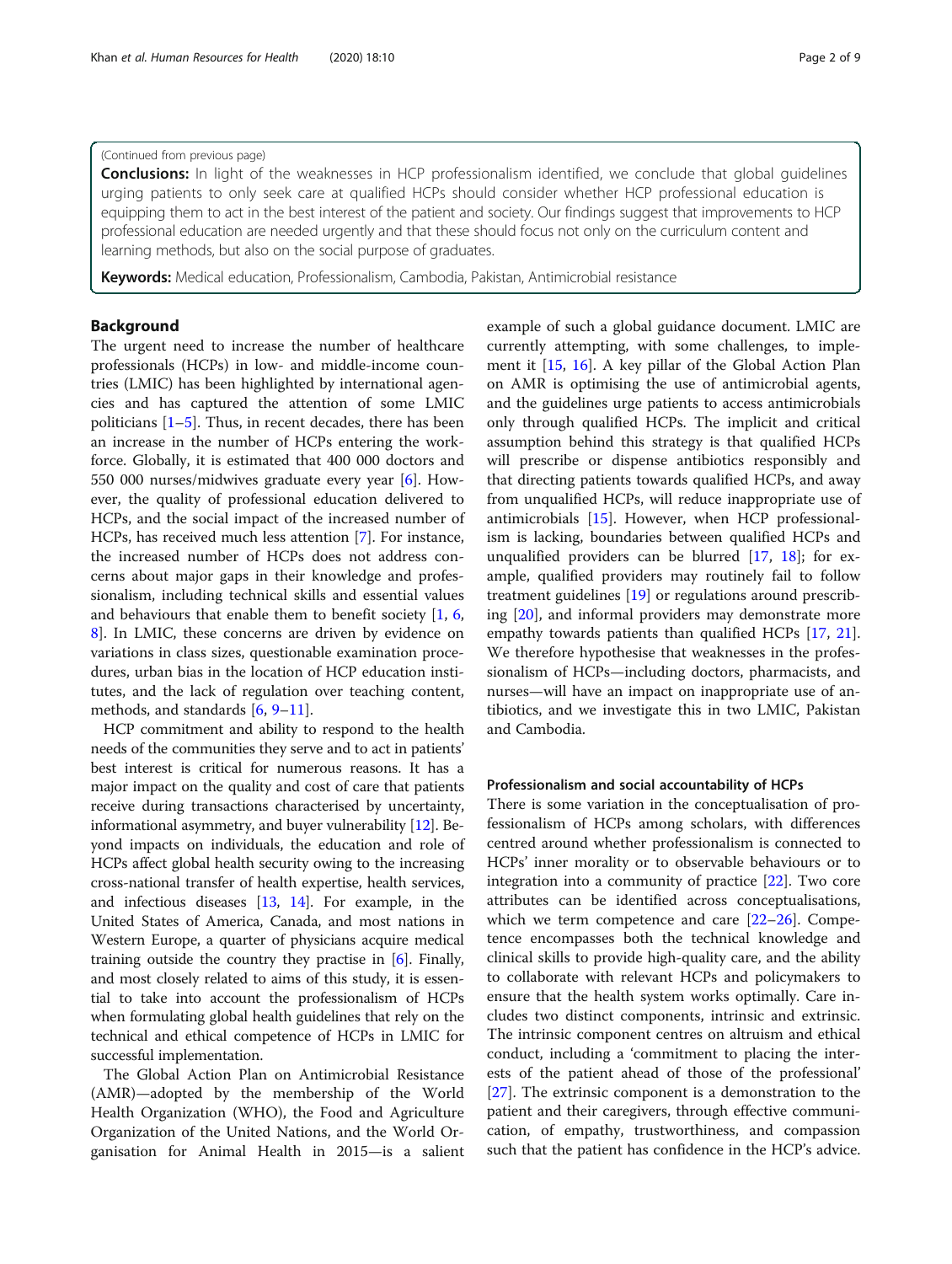<span id="page-2-0"></span>We summarise our conceptualisation of the components of HCP professionalism in Fig. 1.

There are opposing views on the goals of HCP professional education. One view is that HCP education is a public good, designed to develop a socially responsive health workforce that meets the health needs of the communities it serves. This could encompass producing graduates that not only have relevant knowledge, skills, and values but also the drive to influence the system in a positive direction. However, in some contexts, HCP education is increasingly seen as a private good geared towards helping those who make substantial investments to pay for the lengthy postgraduate qualification to maximise social mobility and personal success [\[28](#page-7-0), [29](#page-7-0)]. Concerns have been raised about HCP education focusing too closely on the acquisition of biomedical information that directs students away from developing the skills and attitudes required to address the determinants of health in their patients. However, innovations and improvements have concentrated on curriculum content and learning methods, rather than on the social purpose and moral obligations of the curriculum [\[11](#page-7-0)].

#### Methods

#### Study setting

We selected Pakistan and Cambodia for this study because the countries differ in terms of socio-cultural context and size, but are experiencing similar dynamics with respect to the evolution of the health and HCP education systems. Pakistan, a predominantly Muslim country in South Asia, is the sixth most populous in the world, and Cambodia, located in the southern portion of the Indochina Peninsula in Southeast Asia, has a small, predominantly Buddhist population of approximately 15 million [[30\]](#page-7-0). The majority of patients in Cambodia and Pakistan seek care from private HCPs, with approximately 60–65% paying out of pocket charges for healthcare [[31](#page-7-0)–[33](#page-7-0)]. In both countries, HCP education is increasingly provided by private institutions, and existing public sector institutions are typically under-resourced [[34\]](#page-8-0). This partly reflects a low investment in health, including HCP education; 6% of Cambodia's GDP and 3% of Pakistan's GDP are invested in health [\[35\]](#page-8-0). Curricula used in HCP education are criticised for not being updated frequently enough, having been influenced by the colonisation of Pakistan and Cambodia by the British and French, respectively [\[36\]](#page-8-0). We were able to examine whether these similarities in underlying systemic issues manifest consistently in the professionalism of HCPs even when socio-cultural features differ. Here, we provide a brief overview of relevant contextual factors in our study countries.

#### Cambodia

The current state of health and health professional education has been drastically shaped by the systematic killing of intellectuals—including qualified HCPs—during the Khmer Rouge regime and the consequent civil war [[37,](#page-8-0) [38\]](#page-8-0). In 1979, only 45 medical doctors, 26 pharmacists, 28 dentists, and 128 medical students had survived the Khmer Rouge regime [[39](#page-8-0)]. After the genocide, no professors, of any faculty, remained in Cambodia, and medical, nursing, and pharmacy training, which was fairly comprehensive until this period, was severely disrupted and is still recovering [\[34,](#page-8-0) [40](#page-8-0)]. Cambodia's leading public medical school, the University of Health Sciences, resumed operation in 1980.

There are 18 HCP educational institutions in Cambodia. There are two public medical schools, and a Ministry of Health report from 2018 indicates that there are three private medical schools, although news reports suggest that the number is higher, as several private medical schools have opened in recent years [[41](#page-8-0), [42](#page-8-0)]. Entrance exams for medical schools have recently been the subject of controversy and protests, as the process to reduce bribery and cheating has resulted in fewer students passing the exams [[43,](#page-8-0) [44\]](#page-8-0).

A basic medical qualification is granted after 6 years of general medical education and 2 years of clinical rotations across four disciplines (general medicine, surgery,

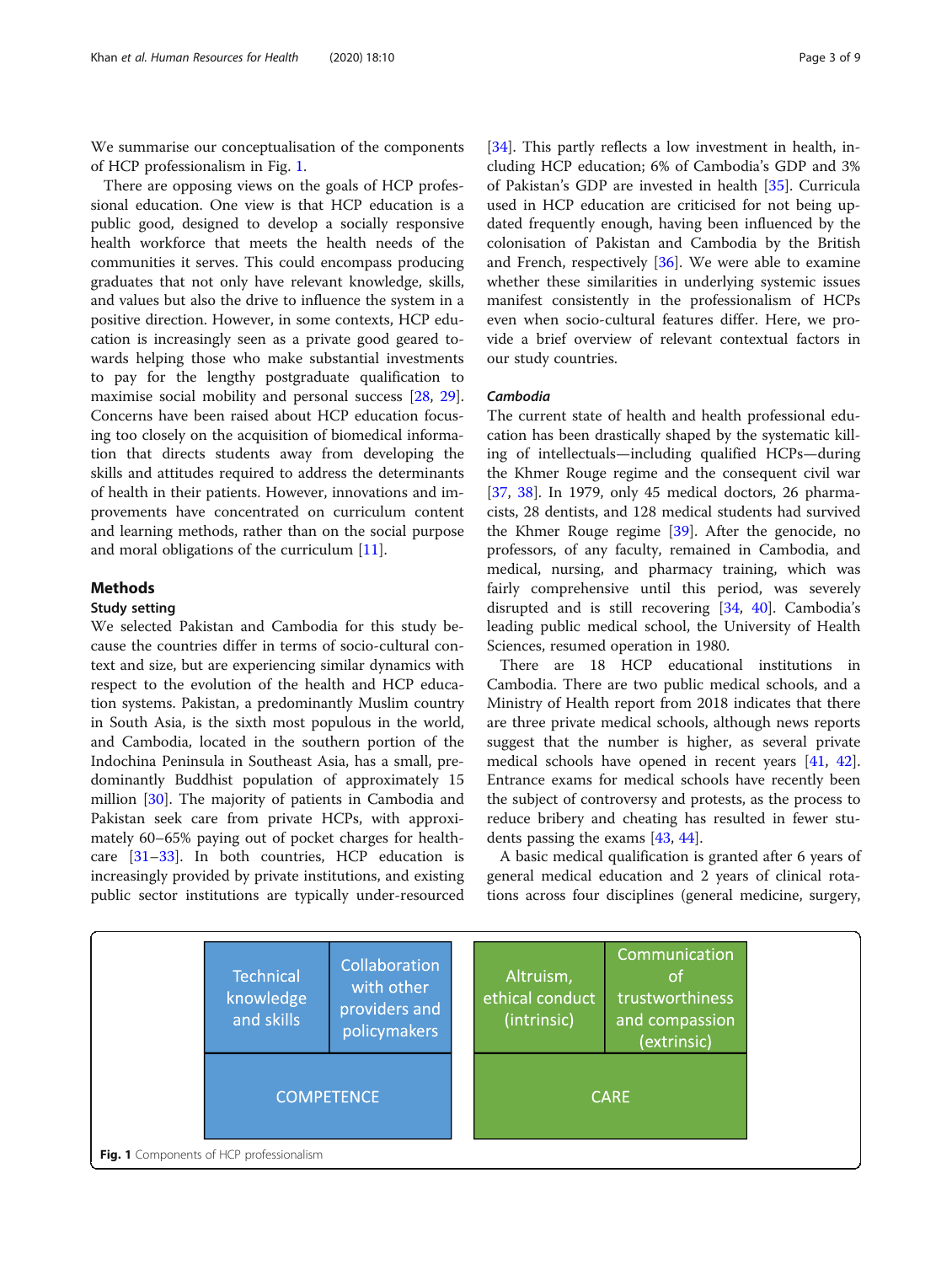gynaecology, and paediatrics). Upon completion, students are awarded an MD. To become qualified to practise medicine legally, doctors must pass the national exit examination and register with the Cambodian Medical Council (CMC). Registration with the CMC lasts for between 1 and 3 years depending on the category of doctor, and re-registration requires completion of some continuing medical education (CME) courses. The extent to which these registration requirements for doctors are enforced is unclear; the CMC website 'strongly encourages' timely registration but does not mention specific penalties for failure to do so.

A pharmacy degree takes 5 years, and students must pass a national licencing exam, but can also continue their studies to become a Doctor of Pharmacy, which takes an additional 3 years. Other professional diplomas (nurses, midwives, and biomedical technicians) take 3 years [\[45](#page-8-0)].

#### Pakistan

In line with its bigger population size, Pakistan has a much larger medical education system than Cambodia, with 114 medical colleges of which 44 are public and 70 are private  $[46]$  $[46]$ . The number of graduates from medical colleges has increased from 500 in 1947 at the time of independence to approximately 200 000. This sharp increase is attributed due to the growth of private medical schools from one in 1981 to 32 in 2010 and 55 at present [\[47\]](#page-8-0). Concerns about the standards of healthcare professional education, excessive fees charged by private medical colleges, and corruption have resulted in Pakistan's regulatory body—the Pakistan Medical & Dental Council (PMDC)—being suspended on 20 October 2019, and major reforms are currently underway. We describe the training and licencing system operating since the 1960s (including at the time of the study).

Basic medical training leading to an MBBS degree lasts 5 years. After a 1-year internship (also referred to as a house officer job) in a hospital recognised by the Pakistan Medical & Dental Council (PMDC), and after applying for a medical licence from the PMDC, doctors can work as general practitioners [\[48](#page-8-0)]. Registration with the PMDC needs to be renewed every 2 years, but renewal does not require any additional exams, only payment of a fee. Unlike Cambodia, there is no national or provincial exam at the MBBS level. However, the specialist examination for Fellowship of the College of Physicians and Surgeons of Pakistan is a national-level examination. The PMDC documents the minimum content that medical and dental training cover, although regular monitoring of educational institutions has not been sustained.

Pharmacy training takes 5 years, and students are awarded a Doctor of Pharmacy degree upon completion

[[49\]](#page-8-0). Like Cambodia, there is no enforcement of compulsory CME, although there are opportunities for CME through the College of Physicians and Surgeons [[50\]](#page-8-0).

#### Study population

We conducted a total of 85 in-depth interviews with HCPs (doctors, pharmacists, nurses, and medicine sellers), government health agencies, national AMR technical policy advisers, pharmaceutical industry staff, nongovernmental organisations working on healthcare, and local representatives of international policy bodies such as the WHO. There was a fairly even balance between countries with 44 interviews in Cambodia and 39 in Pakistan. We used a combination of purposive and snowball sampling to identify interviewees and ensured that all policymakers and technical advisers who were nominated as being influential with respect to policies on access to medicines and regulation of HCP clinical activities were approached for an interview.

#### Data collection and analysis

We followed the SRQR reporting guidelines for qualitative studies [\[51](#page-8-0)]. Interviews were conducted by two members of the research team, with one Cambodian or Pakistani researcher being involved in each interview. Except in a few cases, where consent for recording was not given, interviews were recorded and detailed interview notes were taken. Interviews were transcribed verbatim and professional translators were used to translate transcripts into English when interviews were conducted in Khmer or Urdu. Participants were de-identified in the transcripts, and we organised and coded each transcript line by line in NVivo (v12). Guided by our conceptualisation of the components of HCP professionalism summarised in Fig. [1,](#page-2-0) we conducted a thematic analysis employing an interpretive approach in which identified themes are supported by excerpts from the raw data to ensure that data interpretation remains directly linked to the words of the participants [[52\]](#page-8-0). Themes that were identified consistently across both countries were categorised as core themes and are discussed in this paper. After collating our initial findings, we sought feedback from the interviewees and incorporated their input into our analysis.

#### Results

Despite the many cultural and sociodemographic differences, there were striking similarities in the dynamics underlying inappropriate use of antimicrobials by HCPs in Pakistan and Cambodia. In line with our hypothesis, we found that there was little reported difference between the practices of 'unqualified doctors' (quacks) and qualified doctors with respect to following domestic guidelines on the use of antibiotics, and both qualified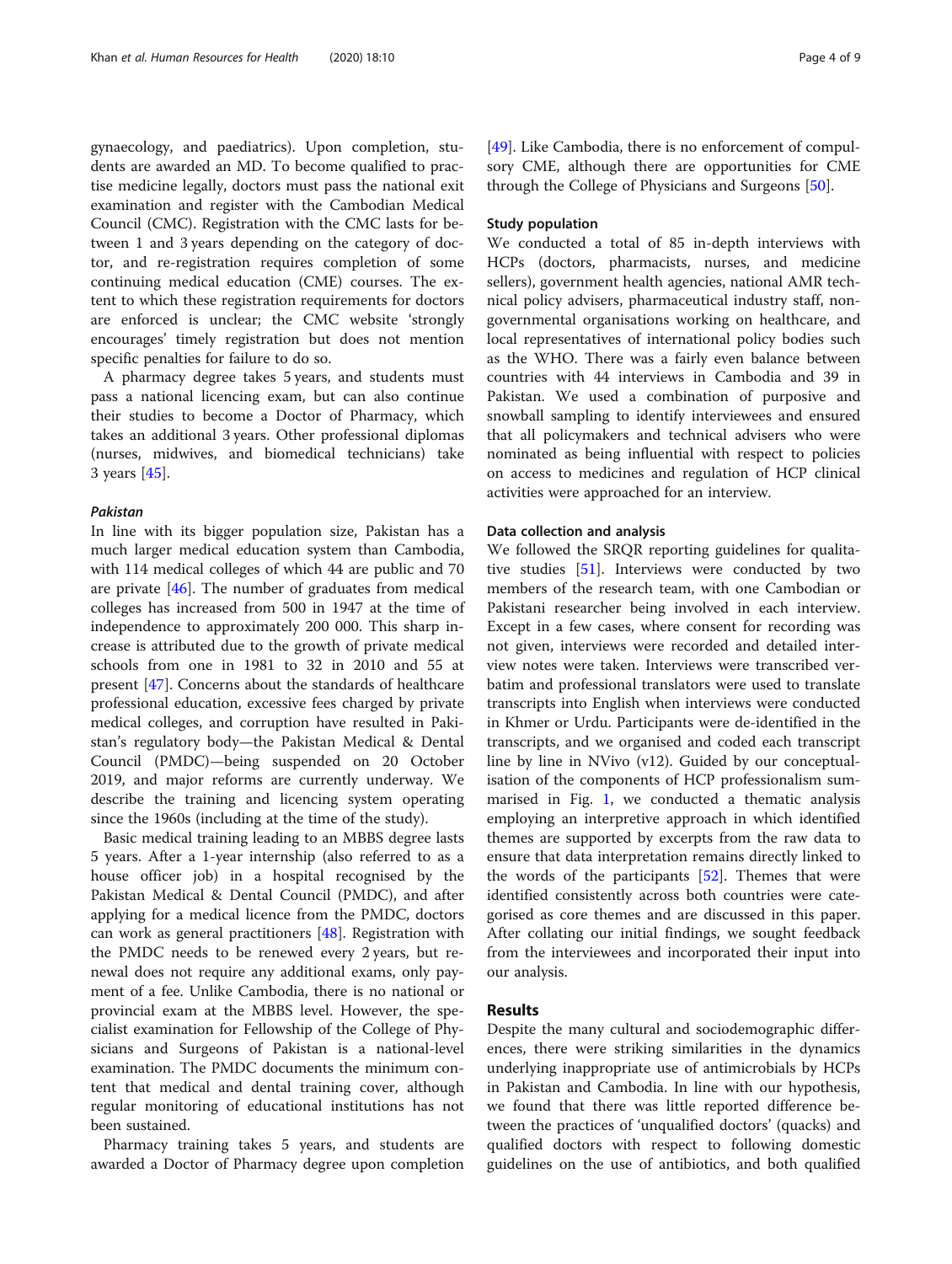pharmacists and unqualified drug sellers routinely dispensed antibiotics without a prescription. Thus, in both countries, the behaviour of many qualified HCPs did not reflect their professional education.

I have seen the biggest quacks are actually doctors themselves. (P\_48)

Common examples of inappropriate use of antibiotics by HCPs included the following: for a common cold or diarrhoea, given unnecessarily as prophylaxis during surgery or after normal vaginal delivery, adding multiple antibiotics because of a presumed additive effect on efficacy or because of lack confidence about which antibiotic will work, and incorrect dosing.

Relating our results back to our conceptualisation of HCP professionalism, we first discuss the findings about the two components of competence (technical knowledge on use of antibiotics followed by a collaboration with other HCPs), and then about the two components of care (altruism, professional ethics, and conflict of interest followed by communication).

#### Technical knowledge on when and how to use antibiotics imparted during initial HCP education

Ten interviewees in Pakistan and five in Cambodia attributed the widespread inappropriate use of antibiotics partly to weaknesses in the quality of knowledge imparted during HCP education.

First thing that should be done is to send them back to school. Raising awareness. (C\_1)

Two critical gaps in the curriculum and training programmes highlighted were inadequate coverage of AMR/microbiology and a scarcity of education on the appropriate use of antibiotics, and lack of attention to preventative measures such as infection control and vaccination. Discussing the latter, some interviewees suggested that HCPs realised that insufficient infection control measures were being taken in health facilities and homes and that this drove them to overuse antibiotics to compensate. We found that the insufficient emphasis on AMR during initial HCP education may be responsible for a perception among HCPs (as reported by them and interviewees who had audited prescribing patterns) that antibiotics can be used for a range of conditions without needing a specific diagnosis and that AMR is not a serious concern because there are other antibiotics available if resistance develops to one:

Definitely, our healthcare professionals are not aware of AMR. They don't bother, they don't care

about it. To them they have got many options [of antibiotics] (P\_35)

Because of the widespread feeling that HCP education is inadequate and that qualified and unqualified HCPs are therefore similar in their technical knowledge, many interviewees felt that qualified HCPs would not always act as good gatekeepers for access to medicines such as antibiotics. There were some differences in the perceived value of HCP education between the two study countries. In Cambodia, four interviewees indicated that qualified HCPs were more aware of the responsibilities around prescribing than non-qualified HCPs. However, in Pakistan, three interviewees said that GPs learn from the incorrect behaviour of specialists and that drug sellers learn from observing the incorrect prescriptions of doctors. Furthermore, one senior clinical microbiologist in Pakistan described a vicious cycle in which hospitals and public health institutions do not want to pay higher salaries to recruit qualified HCPs since they know that the training is inadequate, and this further devalues HCP education institutions (P\_20).

#### Collaborating with other HCPs

A clear and consistent finding in both countries was the lack of respect for the skills and specific roles of doctors, pharmacists, nurses, midwives, and drug sellers, such that each category of HCPs was taking on the roles of others in order to maximise profits. For instance, there was consensus in both countries that doctors not only diagnose patients but also sell medicines to them; this diminishes the role and income of pharmacists and drug sellers. Pharmacists and drug sellers also encroach upon the doctors' role by diagnosing patients after listening to their symptoms and then selling medicines that should only be available with a prescription. One interviewee in Pakistan, a government official, expressed concern that pharmacists are not only taking on the roles of doctors in their interactions with patients but that some tell patients that they are medical doctors as their Doctor of Pharmacy degree allows them to use the title of doctor  $(P_32)$ . A pharmaceutical company employee in Cambodia explained that it is not financially viable for pharmacists to only dispense antibiotics when patients bring a prescription: If I have my own pharmacy and wait for [a] prescription, then probably I will die  $(C_2 20)$ . We also found, in both countries, that the years of training undertaken by pharmacists often led to them being perceived as 'overqualified' to be selling medicines in pharmacies, as this was a role played by drug sellers (with limited professional education); we found that several, but not all, pharmacists used their professional licences to set up pharmacies that they did not work at.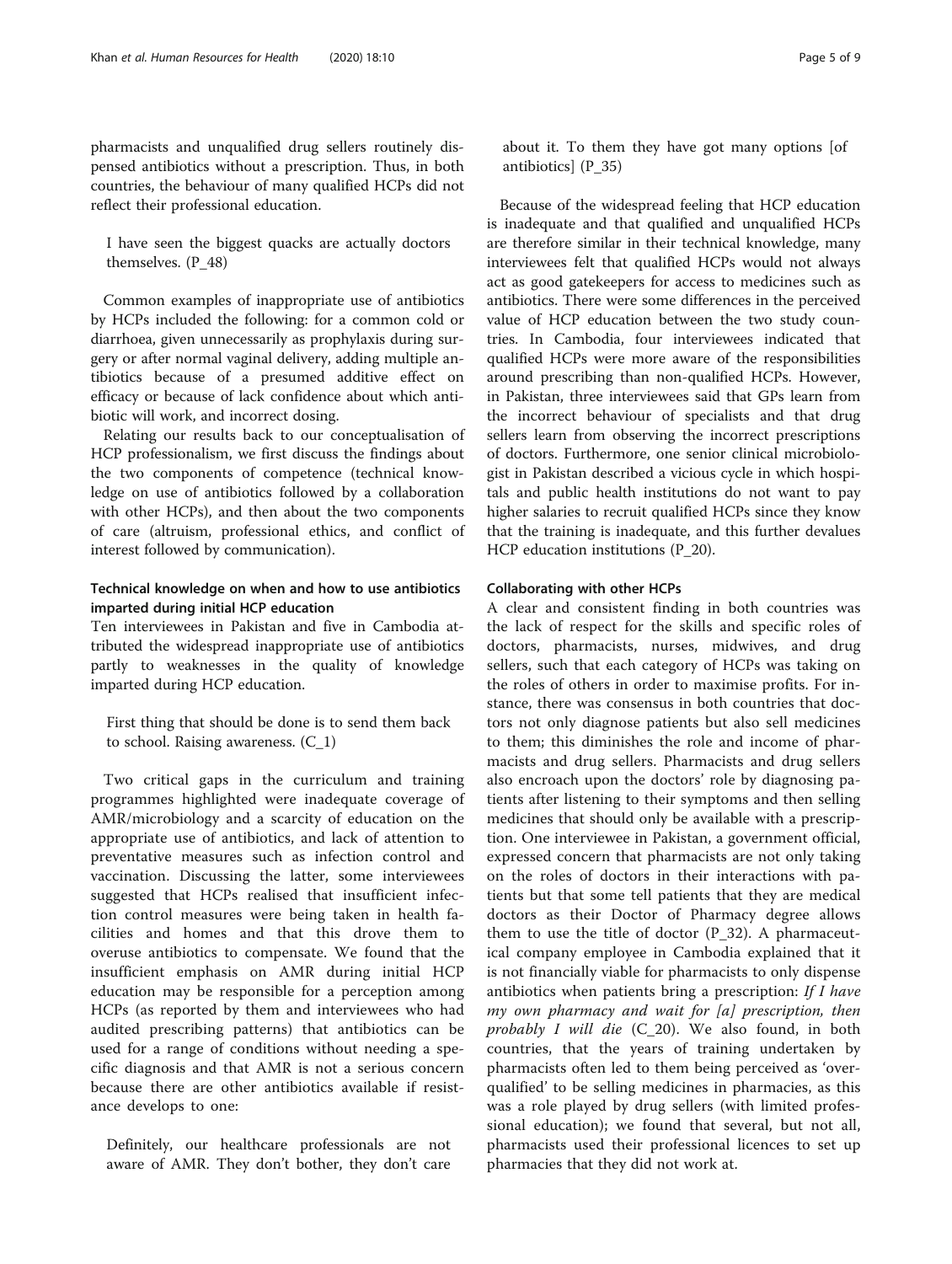#### Altruism, professional ethics, and conflict of interest

Our analysis revealed that a critical element of HCP education—professional ethics and cognisance about conflicts of interest—was inadequate among many HCPs in both countries. It was common for HCPs to run healthcare facilities primarily as businesses, and the influence of the profit-making element of patient consultations on HCPs' professional judgement was not typically inculcated during training. Therefore, while most HCPs were not concerned about conflicts of interest that could drive providerinduced demand for antibiotics, several policymakers believed that this is a major issue that should be addressed by increasing professional ethics training.

Do you think they bother about this AMR? They just bother about their earning. (P\_35)

We cannot wait for the law. All the physicians after they finish [professional education], they should have medical ethics. Understand their role. (C\_13)

In particular, we documented an entrenched acceptance of gifts and 'continuing medical education' from pharmaceutical companies by HCPs, with inadequate questioning of conflicts of interest. The role of pharmaceutical companies in influencing antibiotic use was confirmed by 18 policymakers, HCPs, and pharmaceutical companies in Pakistan and Cambodia. The incentives provided include free medicines (buy 10 get one free), or direct payments/gifts for selling an agreed volume of antibiotics. Although few policymakers and NGO representative referred to the latter as 'bribes', they agreed that these unethical practices were common in both countries. Indeed, we found in Pakistan that some companies may have consciously designed incentive packages that counteract questions raised about the ethics of direct incentives provided for selling medicines, by paying for doctors to go on religious pilgrimages to Saudi Arabia.

Another common benefit given to HCPs by pharmaceutical companies, particularly doctors, was access to scientific information about new medicines or a medical condition, either by visiting the doctor's clinic or by inviting the doctor to an expensive hotel or overseas destination. This strategy often appeared more benign to HCPs than a direct financial incentive for selling an agreed volume of antibiotics. However, it was highlighted that doctors were given trips to attractive destinations—often linked to meeting prescribing targets—under the guise of 'continuing medical education'. Medical education seminars sponsored by pharmaceutical companies were clearly popular in both countries, partly because they fill a serious gap in the CME opportunities, which were described as extremely limited and under-developed. It was clear from our analysis that HCPs in both countries paid insufficient attention to conflicts of interest that pharmaceutical companies might have when imparting 'scientific information'.

#### Communication

The majority of interviewees in both countries indicated that it is common for patients to expect or demand antibiotics from doctors, pharmacists, and drug sellers. While some HCPs' inappropriate use of antibiotics stems from their lack of knowledge, as presented earlier, our findings suggest that others know that antibiotics should not be dispensed but have not gained critical communication skills during their training to be able to counsel patients appropriately. Instead, doctors in both countries were reported to feel anxious about being perceived by patients as 'a D grade doctor' or about losing future business if they do not give enough medication following a consultation.

Out of 10 consumers, 9 won't listen to us and they buy what they want. When we advise them, they do not listen to us. Some consumers feel that we want to prescribe drugs for a long duration so that we can make more money (C\_29, pharmacist)

A striking finding in both countries was that some HCPs give third-generation antibiotics that patients have not heard of in order to gain patients' confidence and to appear more knowledgeable. When we presented our initial findings in Cambodia, one clinical and policy advisor on AMR (C\_1) strongly emphasised the need for improvements in HCP communication skills to tackle patient demand for antibiotics. Similarly, a well-respected infectious disease specialist in Pakistan stated that lack of HCP communication skills was responsible for the (perceived) strong patient demand for antibiotics:

you know this is an excuse that the most doctors give [for inappropriate antibiotic use] that the patients demand it ...they need your time, they need your explanations and once you secure their confidence they'll never insist on anything. (P\_14).

#### **Discussion**

Based on our findings, we make the potentially contentious assertion that when global guidelines recommend that patients should only seek care at qualified HCPs, it is essential to ensure that HCP qualifications are equipping them to act in the best interest of the patient and society. Our investigation of HCP professionalism, through examining inappropriate use of antibiotics in Pakistan and Cambodia, suggests that this will be a long process. We identified five areas in which strengthening of HCP education could reduce inappropriate use of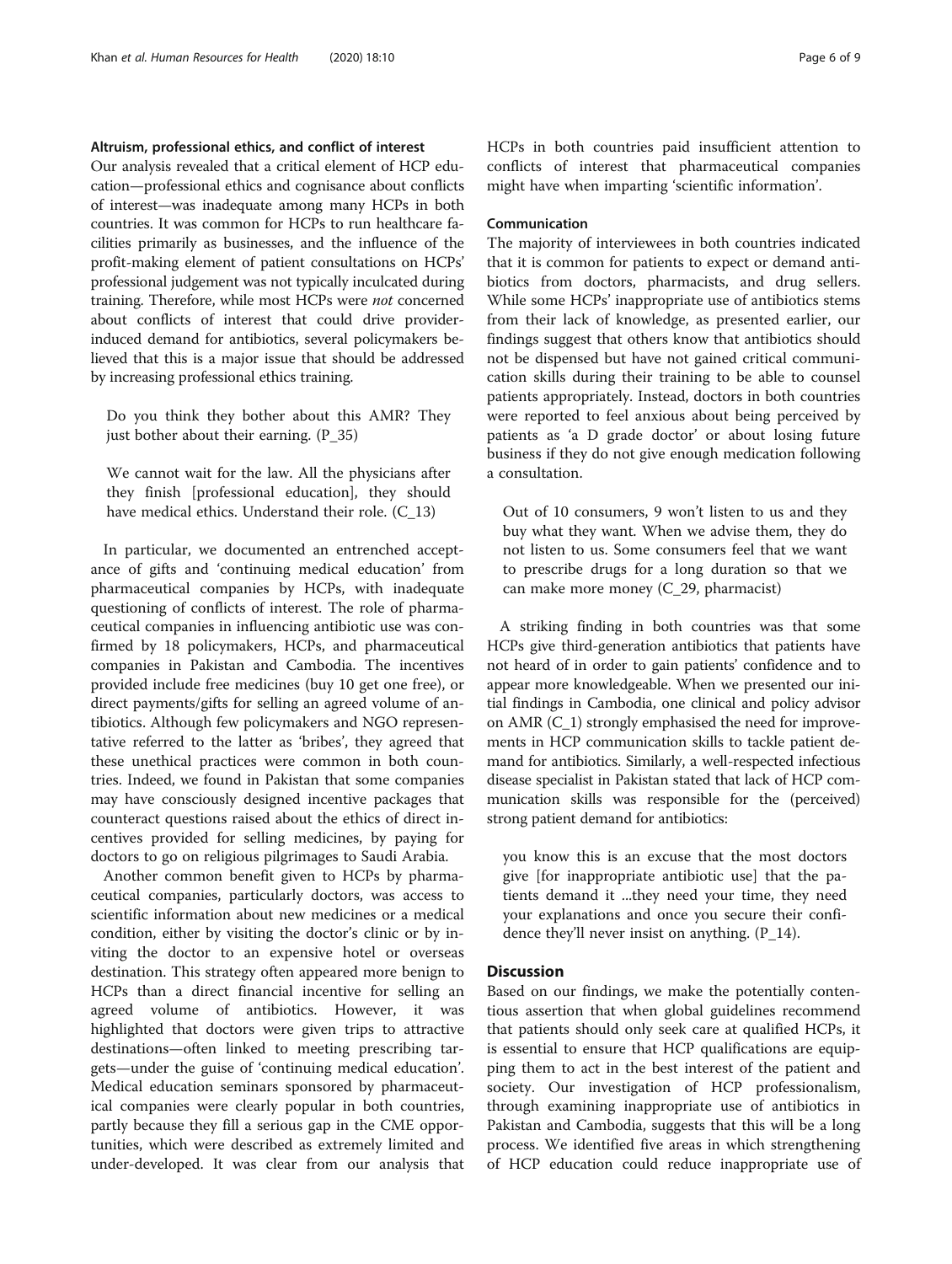antibiotics and thereby enhance the social benefits provided by HCPs. These were delivering better teaching about the need for appropriate use of medicines and antibiotics specifically; imparting stronger communication skills to deal with patient demand for antibiotics; inculcating professional ethics; providing skills required for effective collaboration between doctors, pharmacists, and lay HCPs such as drug sellers; and ensuring access to (unbiased) CME. Strengthening of HCP education would also ideally include an emphasis on working across sectors and disciplinary boundaries, for example, to the interconnectedness of human health, animal health, and the environment [\[53,](#page-8-0) [54\]](#page-8-0).

The WHO and others have emphasised the social mission of HCP educational institutions [\[4,](#page-7-0) [6\]](#page-7-0) and that a crucial part of this culture of neglect is a failure to appreciate the importance of universities as core social institutions that require appropriate regulation  $[1]$  $[1]$ . However, it is important to consider whether there are any incentives for HCP education institutions and their students to focus on social accountability, and to assess the extent to which HCPs demonstrate attributes of professionalism, as we do in this study. Concerns have been raised about whether notions about the social mission of healthcare provision may be idealistic and out of touch with the goals of young people who are primarily seeking to earn sufficient income. For example, in Pakistan, a decrease in the proportion of men applying to medical school has been attributed to the relatively low income of doctors [\[55](#page-8-0)].

Although strong HCP education that builds upon the components of professionalism we have discussed is essential, we recognise that other dynamics driving inappropriate use of antibiotics are also important to tackle [\[56](#page-8-0)]. For example, addressing unethical marketing practices that pharmaceutical companies use to incentivise HCPs is required in addition to a greater emphasis on professional ethics in HCP education [[57\]](#page-8-0). It is also crucial to acknowledge that HCPs often seek additional income or rely on other sources of job motivation because public sector salaries in LMIC are low, and income during clinical training years is typically minimal [[58](#page-8-0)–[62\]](#page-8-0). Finally, low access to affordable diagnostics, and the need for many poor patients earning a daily wage to return to work quickly, will continue to play a role in HCP's decision-making [[17\]](#page-7-0). Without addressing some of these systemic drivers of inappropriate use of medicines, teaching the values related to professionalism may not translate into behavioural change. Similarly, a conducive regulatory environment is critical, and generating the resources and political will to implement regulations that address poor quality of healthcare is often very challenging [\[63](#page-8-0), [64\]](#page-8-0).

We acknowledge that a limitation of our study is that we were only able to conduct such an in-depth investigation in two countries, and further research would be required to assess the applicability of our findings to other contexts. Our findings about the potential conflicts of interest arising from the relationship between pharmaceutical companies and doctors could be triangulated by non-participant observations at sponsored continuing medical education seminars and during marketing visits by pharmaceutical sales representatives. We appreciate that our views and judgements as researchers may have influenced our interpretations. However, published literature supports our observations, concluding that professional education in many Asian countries has not kept pace with new technologies, societal demands, and health system dynamics related to the growth of informal and private HCPs, because of outdated curricula and poor enforcement of standards [[47,](#page-8-0) [65\]](#page-8-0). Furthermore, some of the components we identified which require strengthening in HCP education, such as learning communication skills to reassure patients that they do not need an antibiotic, are also relevant to higherincome countries; for example, there was a dramatic reduction in antibiotic prescribing when GPs in the Netherlands received training in enhanced communication skills [[66](#page-8-0)], and a systematic review of physiciantargeted interventions to improve antibiotic use for respiratory tract infections identified communication skills training as the most promising  $[67]$ .

#### Conclusion

It is often assumed that increasing access to qualified HCPs will be beneficial to patients and to society because qualified HCPs will demonstrate more competence and care than unqualified HCPs when delivering clinical services. Our study provides evidence from two diverse countries indicating that HCP professional education may not be equipping HCPs with essential skills and values to ensure that they act in the patient's best interest when providing antibiotics. Although HCP educational institutions are not presently held to account for the ways in which their graduates serve their societies, we question whether such accountability should be required, particularly in light of the increase in private medical institutions in many LMIC. Finally, we conclude that the specific improvements to HCP education that we have identified are particularly pertinent for LMIC contexts, since self-regulation of HCPs plays a critical role when government ability to enforce rules is lacking [[68,](#page-8-0) [69\]](#page-8-0).

#### Abbreviations

AMR: Antimicrobial resistance; CMC: Cambodia Medical Council; CME: Continuing Medical Education; HCP: Healthcare provider; LMIC: Lowand middle-income country; PMDC: Pakistan Medical and Dental Council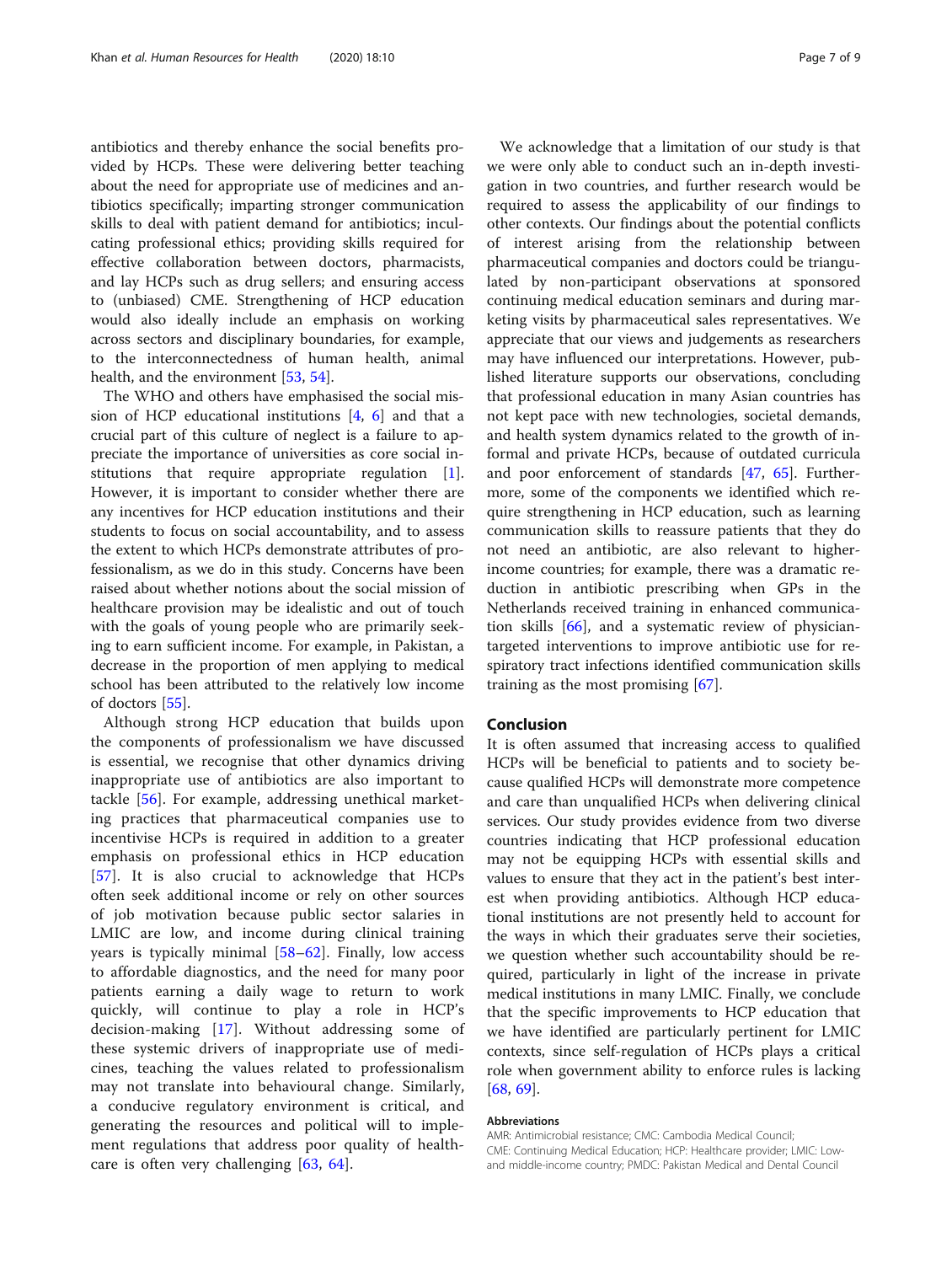#### <span id="page-7-0"></span>Acknowledgements

We would like to acknowledge Dr. S. Ly for his impeccable focus group facilitation in Cambodia. We would like to thank the many participants from Pakistan and Cambodia who took the time to help us understand these complex issues.

#### Authors' contributions

All the authors were involved in the design of the study and reviewed the paper. MK, SB, and SR wrote the first draft. SS, ADB, SP, SC, CP, SH, ZS, and RH participated in the data collection and analysis. All authors read and approved the final manuscript.

#### Funding

This research was funded by a Medical Research Council Joint Health Systems Research Initiative Foundation Grant (MR/R003467/1) and an Economic and Social Research Council grant (ES/P003842/1).

#### Availability of data and materials

The datasets generated and/or analysed during the current study are not publicly available but are available from the corresponding author on reasonable request.

#### Ethics approval and consent to participate

This study received ethical approval from the London School of Hygiene and Tropical Medicine and the Cambodia National Ethics Committee for Health Research (NECHR). Written informed consent was taken before conducting the interviews or FGDs. Since some of the HCPs we interviewed may have been contravening regulations by selling medicines, we do not name the communities selected for the data collection to protect the anonymity of respondents.

#### Consent for publication

Not applicable.

#### Competing interests

The authors declare that they have no competing interests.

#### Author details

<sup>1</sup> Faculty of Public Health & Policy, London School of Hygiene & Tropical Medicine, 15-17 Tavistock Place, London WC1H 9SH, United Kingdom. <sup>2</sup>Aga Khan University, Karachi, Pakistan. <sup>3</sup> Faculty of Pharmacy, University of Health Sciences, Phnom Penh, Cambodia. <sup>4</sup>Department of Public Health, University of Health Sciences, Phnom Penh, Cambodia. <sup>5</sup>University of Health Sciences, Phnom Penh, Cambodia. <sup>6</sup>Faculty of Infectious and Tropical Diseases, London School of Hygiene & Tropical Medicine, London, United Kingdom.

#### Received: 7 November 2019 Accepted: 30 January 2020 Published online: 11 February 2020

#### References

- 1. Horton R. A new epoch for health professionals' education. Lancet. 2010; 376(9756):1875–7. [https://doi.org/10.1016/S0140-6736\(10\)62008-9](https://doi.org/10.1016/S0140-6736(10)62008-9).
- 2. Ghaffar A, Zaidi S, Qureshi H, et al. Medical education and research in Pakistan. Lancet. 2013;381(9885):2234–6. [https://doi.org/10.1016/S0140-](https://doi.org/10.1016/S0140-6736(13)60146-4) [6736\(13\)60146-4](https://doi.org/10.1016/S0140-6736(13)60146-4).
- 3. Crisp N, Chen L. Global supply of health professionals. N Engl J Med. 2014; 370(10):950–7.
- 4. WHO. Global strategy on human resources for health: workforce 2030. 2016.
- Kanchanachitra C, Lindelow M, Johnston T, et al. Human resources for health in Southeast Asia: shortages, distributional challenges, and international trade in health services. Lancet. 2011;377(9767):769–81. [https://](https://doi.org/10.1016/S0140-6736(10)62035-1) [doi.org/10.1016/S0140-6736\(10\)62035-1](https://doi.org/10.1016/S0140-6736(10)62035-1).
- 6. Frenk J, Chen L, Bhutta ZA, et al. Health professionals for a new century: transforming education to strengthen health systems in an interdependent world. Lancet. 2010;376(9756):1923–58. [https://doi.org/10.1016/S0140-](https://doi.org/10.1016/S0140-6736(10)61854-5) [6736\(10\)61854-5](https://doi.org/10.1016/S0140-6736(10)61854-5).
- 7. WHO. A universal truth: no health without a workforce: Global Health Workforce Alliance (GHWA) Secretariat and the World Health Organization (WHO), 2013.
- 8. Haque MS, Abdus HA, Islam Z, et al. Comparative study on professionalism of forthcoming medical doctors between two private medical college in Savar, Bangladesh. Int Symp Health Sci. 2013;5(3):659–65.
- Leonard KL, Masatu MC. Professionalism and the know-do gap: exploring intrinsic motivation among health workers in Tanzania. Health Econ. 2010; 19(12):1461–77. <https://doi.org/10.1002/hec.1564> Published Online First: 2009/12/05.
- 10. Latif MZ, Wajid G. Reforming medical education in Pakistan through strengthening departments of medical education. Pak J Med Sci. 2018;34(6): 1439–44. <https://doi.org/10.12669/pjms.346.15942>.
- 11. Boelen C, Woollard B. Social accountability and accreditation: a new frontier for educational institutions. J Med Educ. 2009;43(9):887–94.
- 12. Hamill H, Hampshire K, Mariwah S, et al. Managing uncertainty in medicine quality in Ghana: the cognitive and affective basis of trust in a high-risk, low-regulation context. Soc Sci Med. 2019;234:112369.
- 13. Bateman C, Baker T, Hoornenborg E, et al. Bringing global issues to medical teaching. Lancet. 2001;358(9292):1539–42.
- 14. Crisp N. Global health capacity and workforce development: turning the world upside down. Infect Dis Clin. 2011;25(2):359–67.
- 15. WHO. Global action plan on antimicrobial resistance. Geneva: World Health Organization; 2015.
- 16. WHO. In: Lewis S, editor. Turning plans into actions for antimicrobial resistance (AMR), Working Paper 2.0: Implementation and coordination. Geneva: World Health Organization; 2019.
- 17. Bloom G, Standing H. Pluralism and marketisation in the health sector: meeting health needs in contexts of social change in low and middleincome countries. Working paper series, 136. IDS: Brighton; 2001.
- 18. Gryseels C, Kuijpers LMF, Jacobs J, et al. When 'substandard' is the standard, who decides what is appropriate? Exploring healthcare provision in Cambodia. Crit Public Health. 2019;29(4):460–72. [https://doi.org/10.1080/](https://doi.org/10.1080/09581596.2019.1591614) [09581596.2019.1591614.](https://doi.org/10.1080/09581596.2019.1591614)
- 19. Kwan A, Daniels B, Saria V, et al. Variations in the quality of tuberculosis care in urban India: a cross-sectional, standardized patient study in two cities. PLoS Med. 2018;15(9):e1002653. [https://doi.org/10.1371/journal.pmed.1002653.](https://doi.org/10.1371/journal.pmed.1002653)
- 20. Suy S, Rego S, Bory S, et al. Invisible medicine sellers and their use of antibiotics: a qualitative study in Cambodia. BMJ Glob Health. 2019;4(5): e001787. <https://doi.org/10.1136/bmjgh-2019-001787>.
- 21. Bloom G, Standing H, Lucas H, et al. Making health markets work better for poor people: the case of informal providers. Health Policy Plann. 2011; 26(suppl\_1):i45–52. <https://doi.org/10.1093/heapol/czr025>.
- 22. Irby DM, Hamstra SJ. Parting the clouds: three professionalism frameworks in medical education. Acad Med. 2016;91(12):1606–11.
- 23. Phillips SP, Dalgarno N. Professionalism, professionalization, expertise and compassion: a qualitative study of medical residents. BMC Med Educ. 2017; 17(1):21.
- 24. Irby DM. Constructs of professionalism. Medical professionalism best practices: professionalism in the modern era. Aurora, Colorado: Alpha Omega Alpha Honor Medical Society; 2017. p. 9.
- 25. Monrouxe LV, Rees CE. Healthcare professionalism: improving practice through reflections on workplace dilemmas. Hoboken: Wiley; 2017. [https://](https://doi.org/10.1002/9781119044475) [doi.org/10.1002/9781119044475.](https://doi.org/10.1002/9781119044475)
- 26. Wilkinson TJ, Wade WB, Knock LD. A blueprint to assess professionalism: results of a systematic review. Acad Med. 2009;84(5):551–8.
- 27. Brody H, Doukas D. Professionalism: a framework to guide medical education. Med Educ Rev. 2014;48(10):980–7.
- 28. Lucey CR. Is medical education a public or a private good? Insights from the numbers. J Am Med Assoc. 2017;318(23):2303–5.
- 29. Relman AS. Medicine as a profession and a business. In: The Tanner Lectures on Human Values; 1986. p. 283–313.
- 30. General Population Census of the Kingdom of Cambodia 2019. Provisional population totals: National Institute of Statistics and Ministry of Planning; 2019. p. 6–7.
- 31. Grundy J, Khut QY, Oum S, et al. Health system strengthening in Cambodiaa case study of health policy response to social transition. Health Policy. 2009;92(2–3):107–15. <https://doi.org/10.1016/j.healthpol.2009.05.001> Published Online First: 2009/06/09.
- 32. Zaidi S, Bigdeli M, Aleem N, et al. Access to essential medicines in Pakistan: policy and health systems research concerns. PLoS One. 2013;8(5):e63515. [https://doi.org/10.1371/journal.pone.0063515.](https://doi.org/10.1371/journal.pone.0063515)
- 33. WHO. Out-of-pocket expenditure as percentage of current health expenditure (CHE) 2017. Available from: [http://apps.who.int/gho/data/node.](http://apps.who.int/gho/data/node.main.GHEDOOPSCHESHA2011?lang=en) [main.GHEDOOPSCHESHA2011?lang=en.](http://apps.who.int/gho/data/node.main.GHEDOOPSCHESHA2011?lang=en)